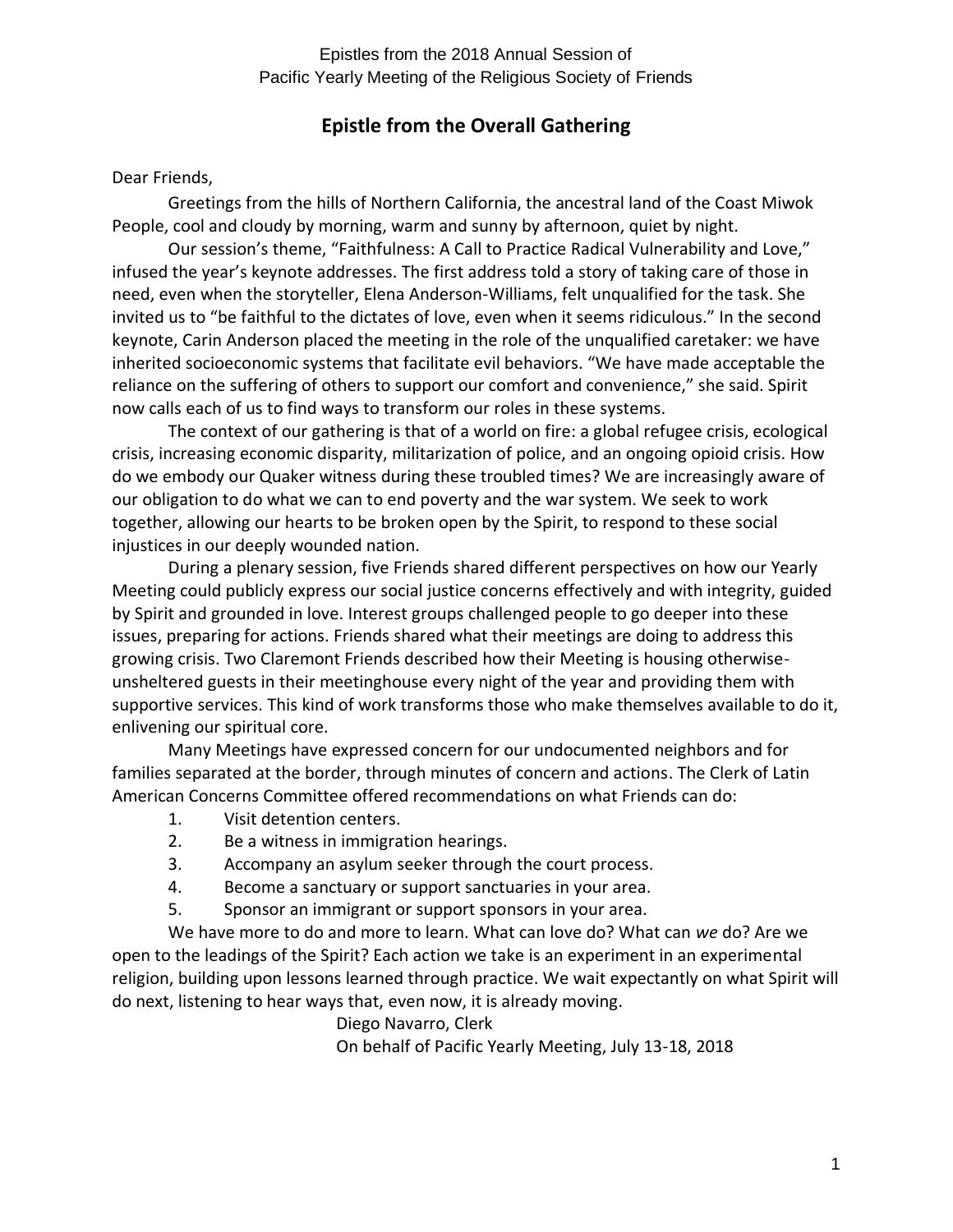### **Epistle from the Junior Yearly Meeting (Teen Group)**

JYM Epistle Service Project Blues

Verse 1:

Our dreams of pulling weeds were crushed like grapes When the gardener turned out to be a flake So we sat down on a bench to collect ourselves Noticed that the paint, too, was in flakes, Just like our aspirations to be good Quakes. "Dude, I'm fine with that," a JYMer said "But I still wanna make a rhyme with that." So we came together and sang

Chorus:

Let us do some service-please, please, please-Our schedule's now in pieces, can't you see, can't you see? Let us paint your benches, harvest lettuce, pick your peas— This is unrelated, but we need more sleep, we need more sleep.

Bridge:

Sitting in the Buckeye room, Using our brains instead of our hands— This can't really be God's plan.

Verse 2:

If AVP taught us anything, it's that we should acknowledge how we're feeling And there's no good way to feel bitter But there is this one way to feel like a winner— Is it to worship until dinner? Please, no, please, no— Is it to walk in the light? No, but that's pretty close… I know, let's take a hike!

(Disclaimer: the song "Service Project Blues" only captures a single moment of frustration in JYM. And while it leaves out most of the activities that allowed for us to build a strong community such as AVP, Respectful Relationships, and worship-sharing, we hope that our creative spirit shines through, even if only slightly in tune.)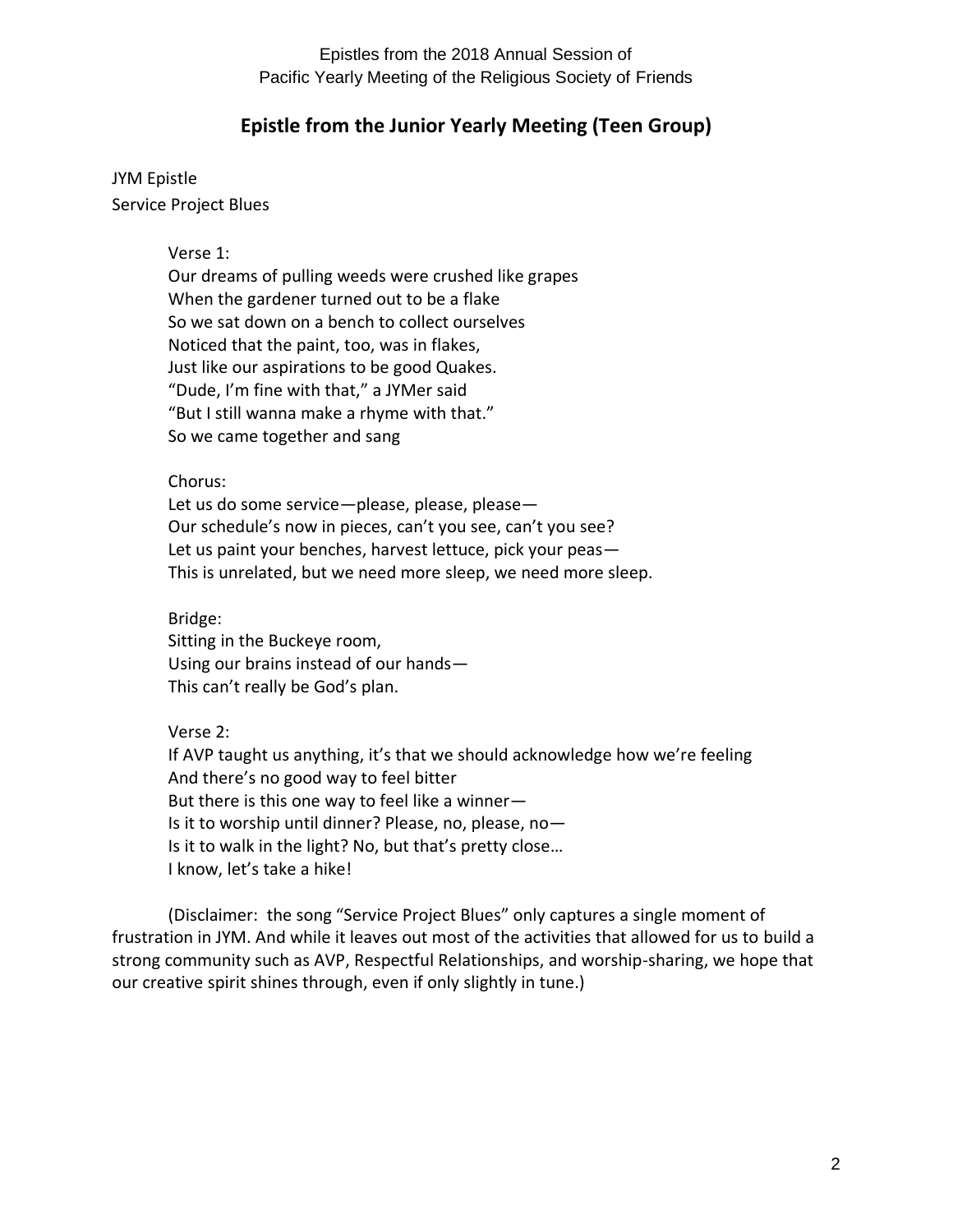## **Epistle from the Middle School Group**

July 18, 2018

To Friends everywhere:

This is a report about the Middle School program (not our personal experience). We met in the Museum, and we liked looking at the bones and other exhibits.

We had fun going on a hike to the pond, swimming and playing with the little kids. We went on boats and found cattails to make pretend spears. Some of us went fishing; we caught 2 fish, and let them go. It was funny when Kori got bit by a fish.

It was great playing gaga ball and soccer. Everyone could play (it got a little rough for some of us; little kids who wanted to play couldn't play at the same time as our group).

We made Beady Animals. Some were easy and some were hard. Every day began with singing with the little kids. Aurora's hangman game was popular.

We went to the keynote by Elena and Carin, the campfire (where we sang the banana slug song), the barn dance and community night.

We went to meeting for worship and meeting for memorials.

Some of us like to talk, and some would rather listen. And some like to do both. We took turns being "clerk of the day." Sometimes it was hard, but we learned from it.

There were not many things we didn't like.

Aurora says: "I don't want to go home!" Most of us agreed (and some are ready to go because we miss our families).

Approved in unity!